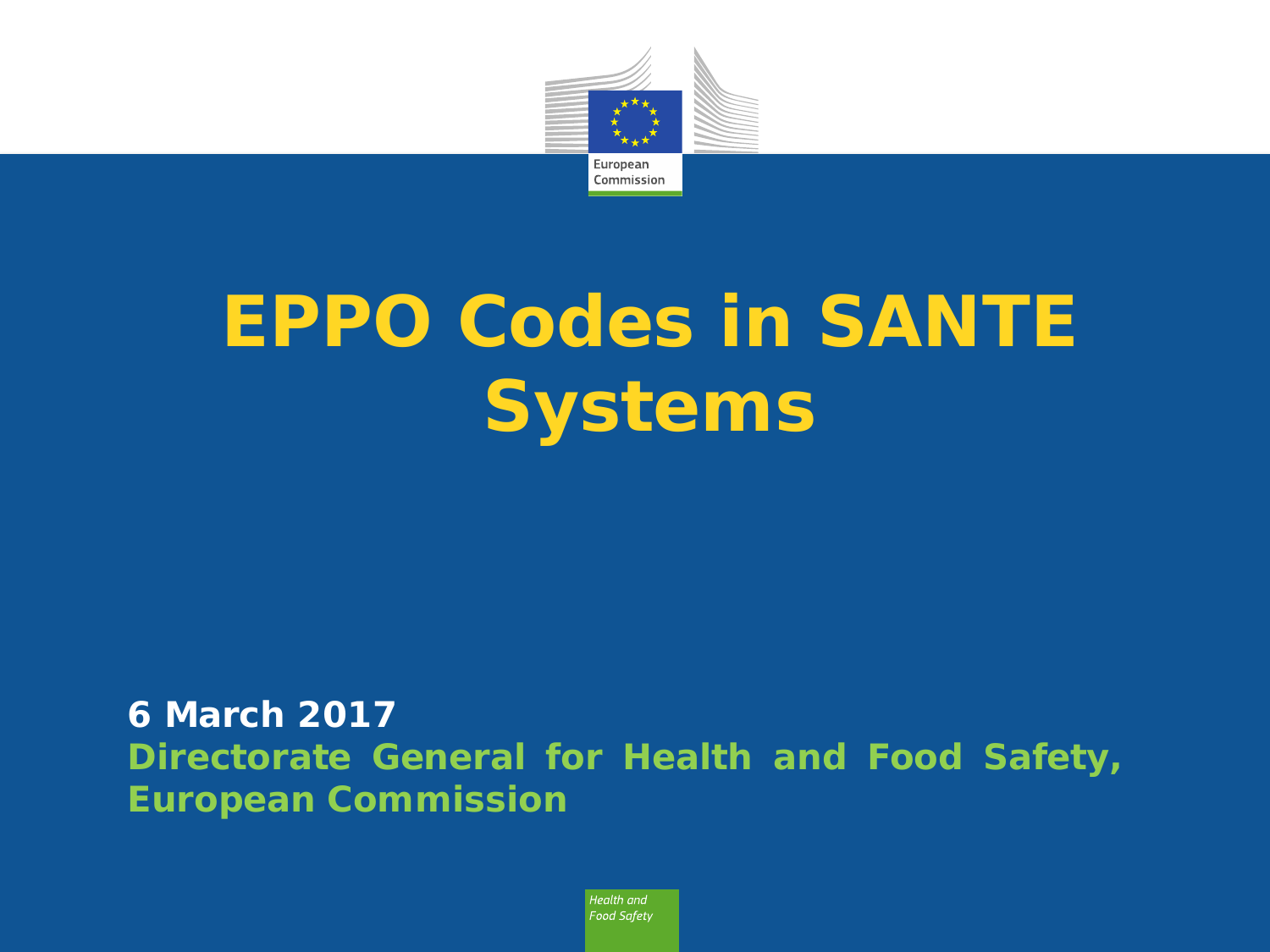

### **Content**

- 1. SANTE Systems using EPPO Codes
- 2. PPPAMS general introduction
- 3. How EPPO codes are used in PPPAMS
- 4. How EPPO codes are used in other SANTE Systems
- 5. Need/Problems identified

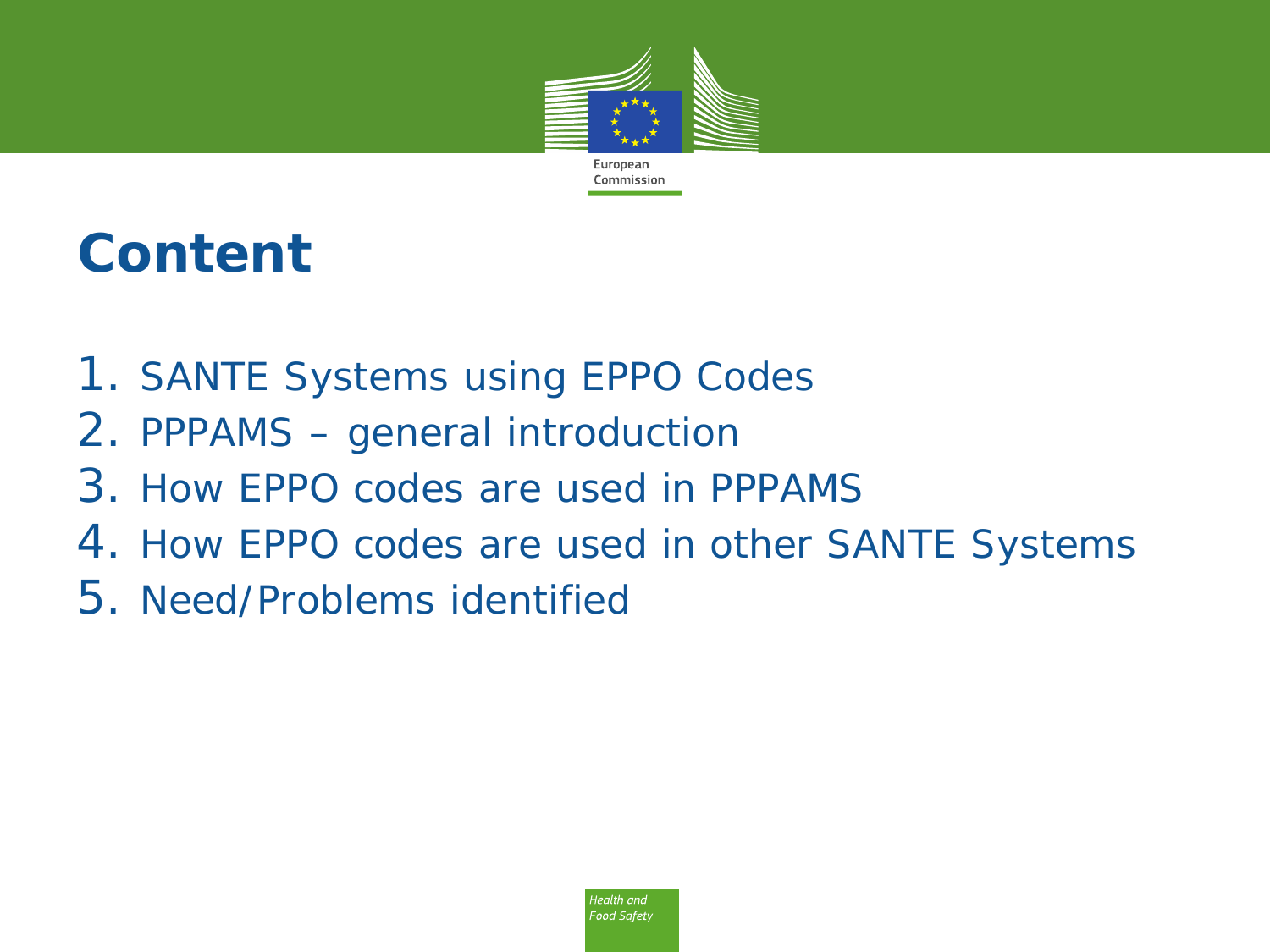

# **SANTE systems using EPPO codes**

- *PPPAMS (Plant Protection Products Application Management System)*
- *Reporting suite for the Impact Assessment for endocrine disruptors*
- *TRACES (TRAde Control and Expert System)*
- *TNT (TRACES New Technology)*
- *EUROPHYT Interceptions - outbreaks*
- *Plant Health Surveys Programme (Eradication Funds)*

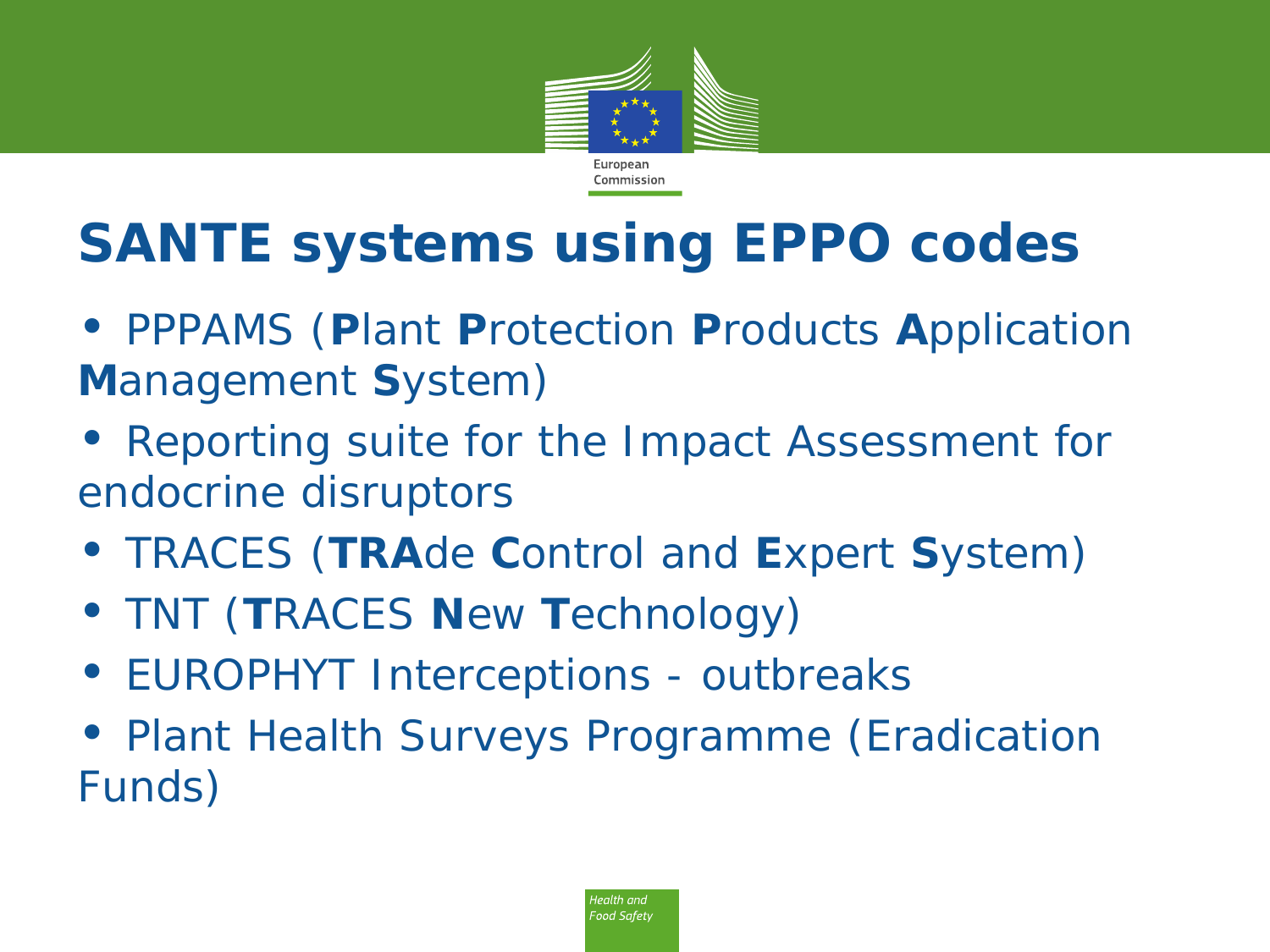

#### **What is the** *PPP Application Management System (PPPAMS)***?**

 An EU level tracking and workflow management tool used to complement national IT systems to track applications made by applicants and processed by National Competent Authorities (NCA) to authorise PPPs.

EU 28 + Norway

 NCA's still receive and process applications outside of the system but must also complete and track the application within PPPAMS.

Two parts: 1. Administrative site 2. Public database

 Key objective is to facilitate information sharing and harmonisation of authorisations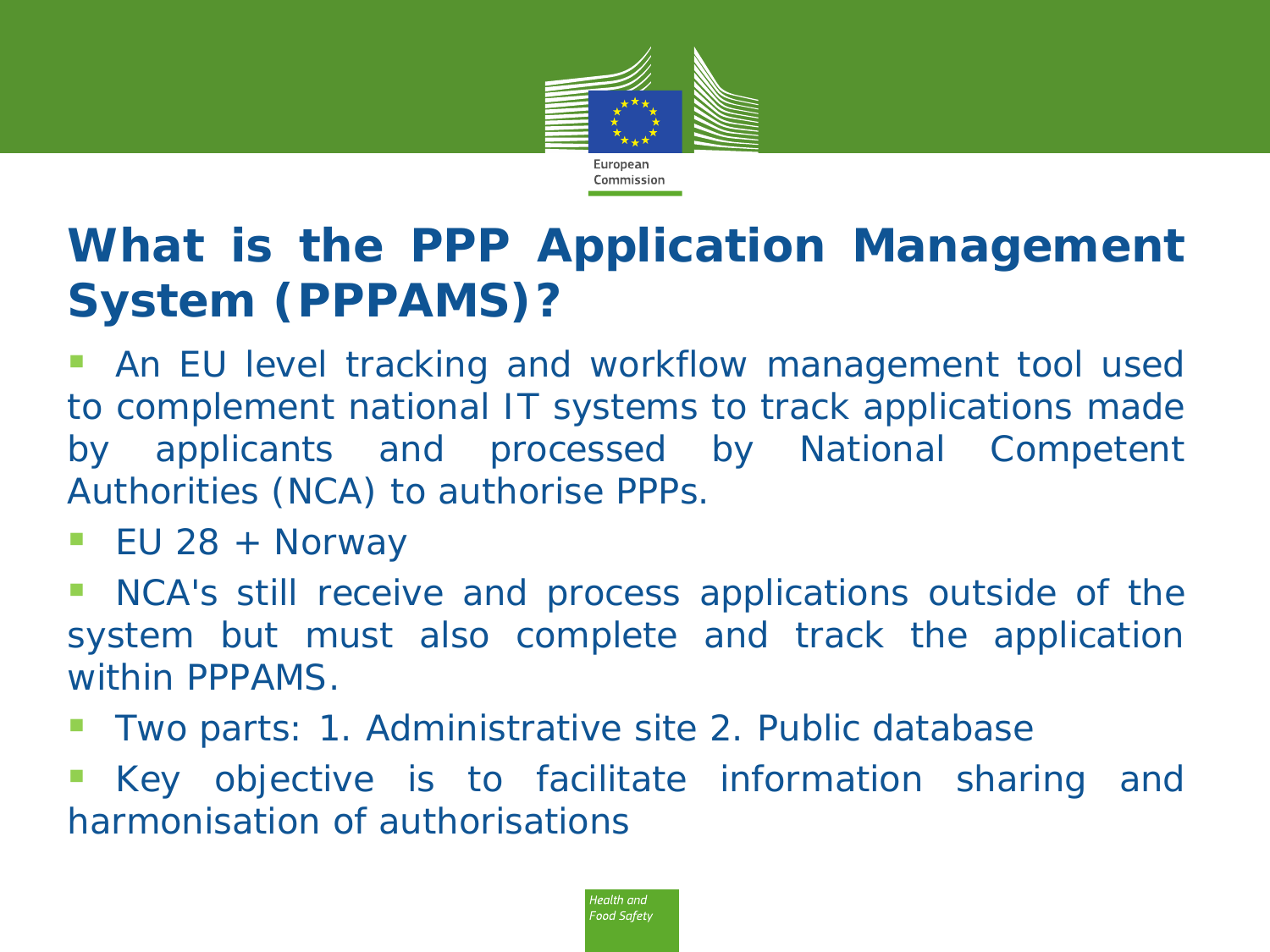

# **Ongoing work**

- *Existing authorisation data*
	- *Data collection exercise: Currently working with NCAs to collect existing authorisation data in a structured way that will be fed into PPPAMS*
	- *DG SANTE processed MS data and assigned EPPO codes which MS are now validating*
	- *Authorisations will be publically available through the public database*
- *Implementing Regulation to use the system*
	- *Planned for late 2017. Make it obligatory to enter all applications in PPPAMS - there will be no further need to collect data manually.*

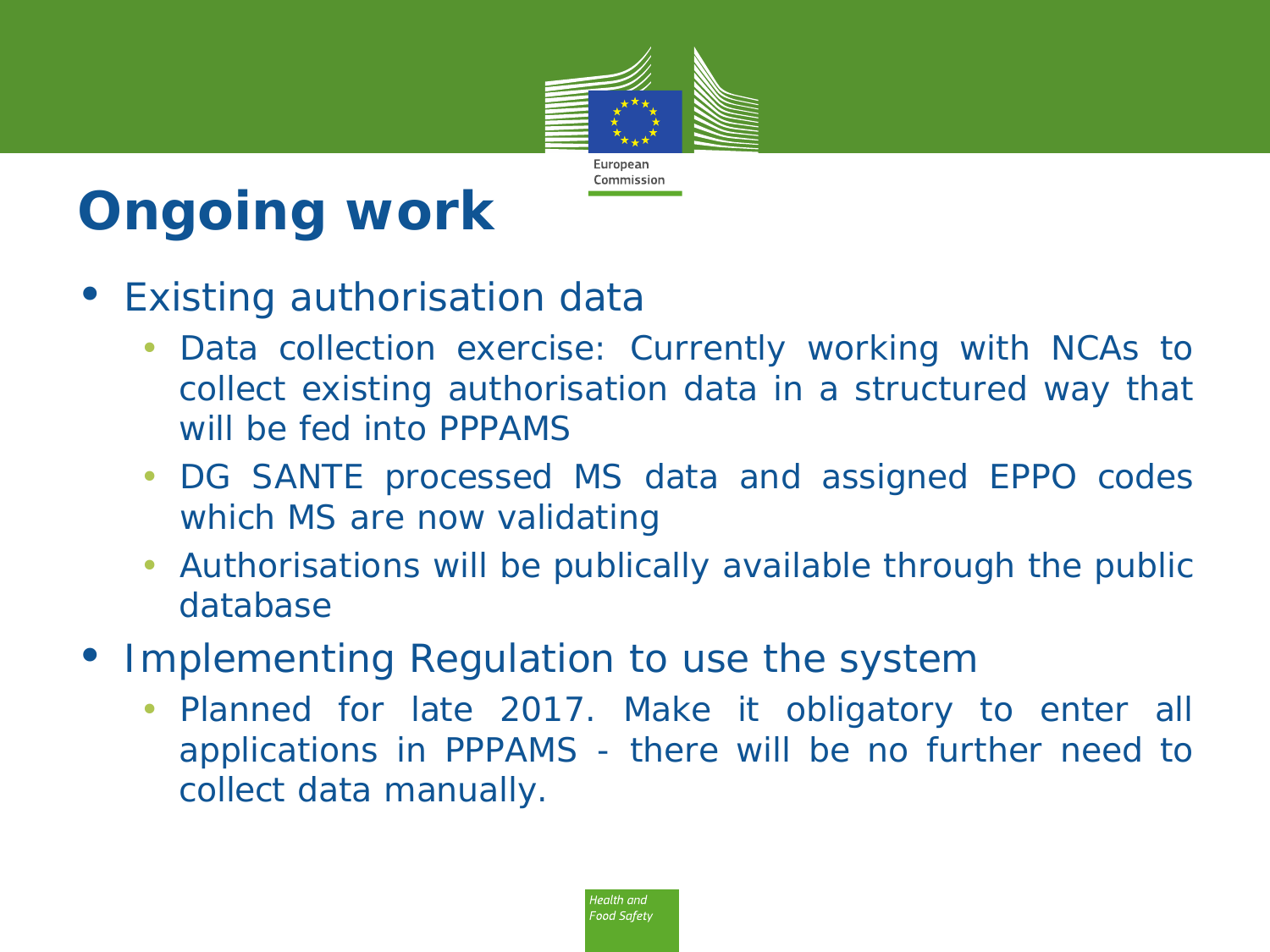

# **EPPO codes in PPPAMS (1)**

*Describe the use of the PPP*

- *EPPO codes are used to help describe the use/uses of the PPP within the GAP table and on any resulting authorisation.*
- *The applicants are obliged to record the Crops/Situation and Pest/Target/Purpose (can be non-pest).*

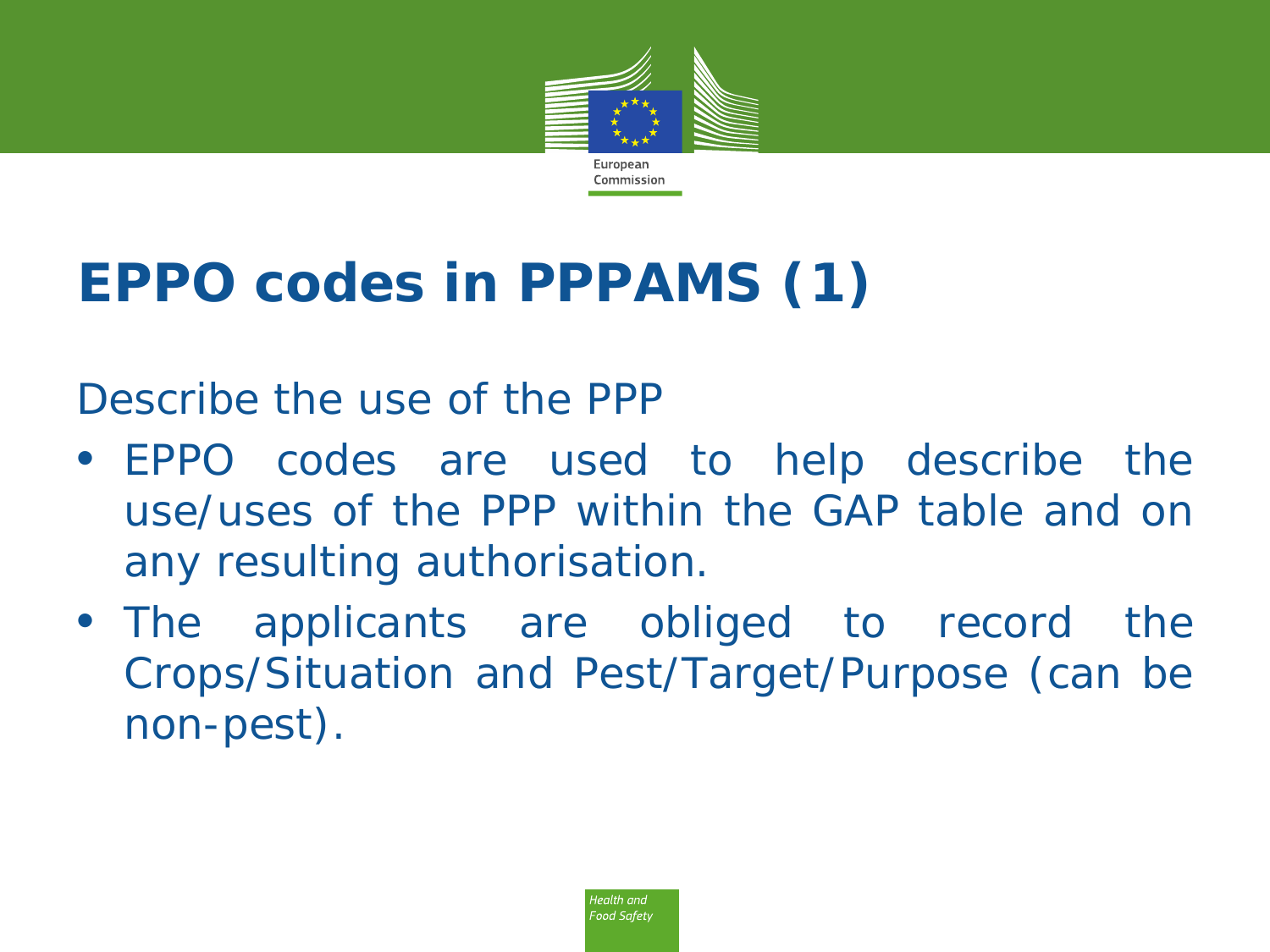

**Importance of EPPO Codes in PPPAMS**

|                                            | Classification and<br>labelling            | GAP                                             | Pre-submit your<br>application             | Pre-submission<br>documents          | Submit your<br>application       |
|--------------------------------------------|--------------------------------------------|-------------------------------------------------|--------------------------------------------|--------------------------------------|----------------------------------|
|                                            |                                            |                                                 | pera a a Corresponda a Correspo            |                                      |                                  |
| General details                            | <b>Classification and Labelling</b><br>GAP | <b>Notification Settings</b><br><b>Workflow</b> |                                            |                                      |                                  |
|                                            |                                            |                                                 |                                            |                                      |                                  |
| Concerned Member State O                   |                                            | *Minor use O                                    |                                            | *Type of user O                      |                                  |
| ne ma                                      |                                            | Minor                                           |                                            | Nothing polected                     |                                  |
| *Crops <sup>®</sup>                        |                                            | *Growing Crops <sup>@</sup>                     |                                            | *Pests / Harmful organisms O         |                                  |
|                                            |                                            | Nothing selected                                |                                            |                                      |                                  |
| select crop(s)                             |                                            |                                                 |                                            | select pest(s)/harmful organism(s)   |                                  |
|                                            |                                            |                                                 |                                            |                                      |                                  |
| Method / Kind                              |                                            |                                                 |                                            |                                      |                                  |
| Nothing selected                           |                                            |                                                 | v.                                         |                                      |                                  |
|                                            |                                            |                                                 |                                            |                                      |                                  |
|                                            |                                            |                                                 |                                            |                                      |                                  |
|                                            |                                            |                                                 |                                            |                                      |                                  |
| Timing / Growth stage of crop and season O |                                            |                                                 |                                            |                                      |                                  |
| between -                                  |                                            |                                                 | $and -$<br>$\sim$                          |                                      |                                  |
|                                            |                                            |                                                 |                                            |                                      |                                  |
| Max. No. per use O                         |                                            | Max. No. per crop / season O                    |                                            | Min. interval between applications @ |                                  |
|                                            |                                            |                                                 |                                            |                                      |                                  |
|                                            |                                            |                                                 |                                            |                                      |                                  |
| Max. app. rate per prod ®                  | Scale <sup>O</sup>                         | Unit O                                          | Max. total rate per prod per crop/season O | Scale O                              | Unit ®                           |
|                                            |                                            | -- select value --<br>$\checkmark$              |                                            |                                      | - select value -<br>$\checkmark$ |
|                                            |                                            |                                                 |                                            |                                      |                                  |
| Min. water volume O                        | Max Water volume O                         | Dependent upon development stage of crop? @     |                                            | PHI (days) <sup>6</sup>              |                                  |
|                                            |                                            | $\Box$ Yes                                      |                                            |                                      |                                  |
|                                            |                                            |                                                 |                                            |                                      |                                  |
| Seed treatment O<br>$\Box$ Yes             | Seed density <b>O</b>                      | Remarks <sup>O</sup>                            |                                            |                                      |                                  |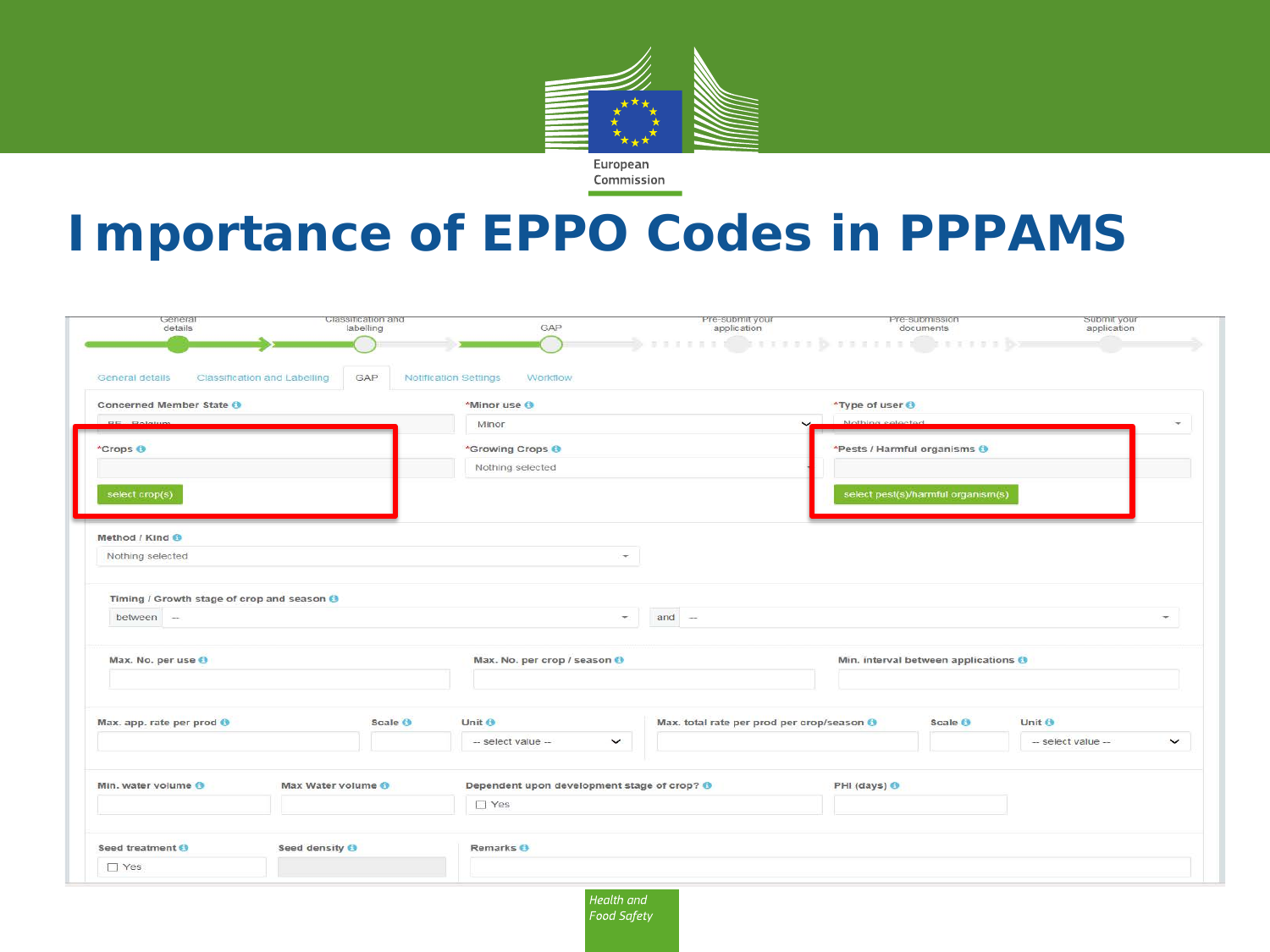

#### **GAP Tab**

#### $\rightarrow$  Crop and Pest selection is mandatory

|                     | Classification and<br>labelling<br>Search for an EPPO code | <b>GAP</b>               | Fre-submit your<br>application                 | <b>PIE-SUDINISSION</b><br>documents | Direct link to the |
|---------------------|------------------------------------------------------------|--------------------------|------------------------------------------------|-------------------------------------|--------------------|
| and                 | Enter the Name or the EPPO Code                            | Language                 | Type of organism                               |                                     | <b>EPPO Global</b> |
|                     |                                                            | All<br>$\checkmark$      | 4 type(s) selected<br>$\overline{\phantom{a}}$ | $\Box$ Preferred<br>Search          |                    |
|                     |                                                            |                          | Deselect All<br>Select All                     |                                     | database           |
|                     | Cancel<br>Add                                              |                          | Commodity group<br>✔                           | EPPO codes - terms of use           |                    |
|                     |                                                            |                          | microorganism                                  |                                     |                    |
|                     |                                                            |                          | animal                                         | select pest(s)/harmful organism(s)  |                    |
|                     |                                                            |                          | Non taxonomic<br>✔                             |                                     |                    |
|                     |                                                            |                          | plant<br>✔                                     |                                     |                    |
|                     |                                                            | ۰                        | microorganism<br>taxonomic group               |                                     |                    |
|                     |                                                            |                          | animal taxonomic group                         |                                     |                    |
| and season <b>O</b> |                                                            |                          | plant taxonomic group<br>✔                     |                                     |                    |
|                     |                                                            | $\overline{\phantom{a}}$ | <b>Uses</b>                                    |                                     |                    |
|                     |                                                            |                          |                                                |                                     |                    |

 $\rightarrow$  Need to select the correct EPPO Code for the crop (or situation if non-crop use) and the pest/target

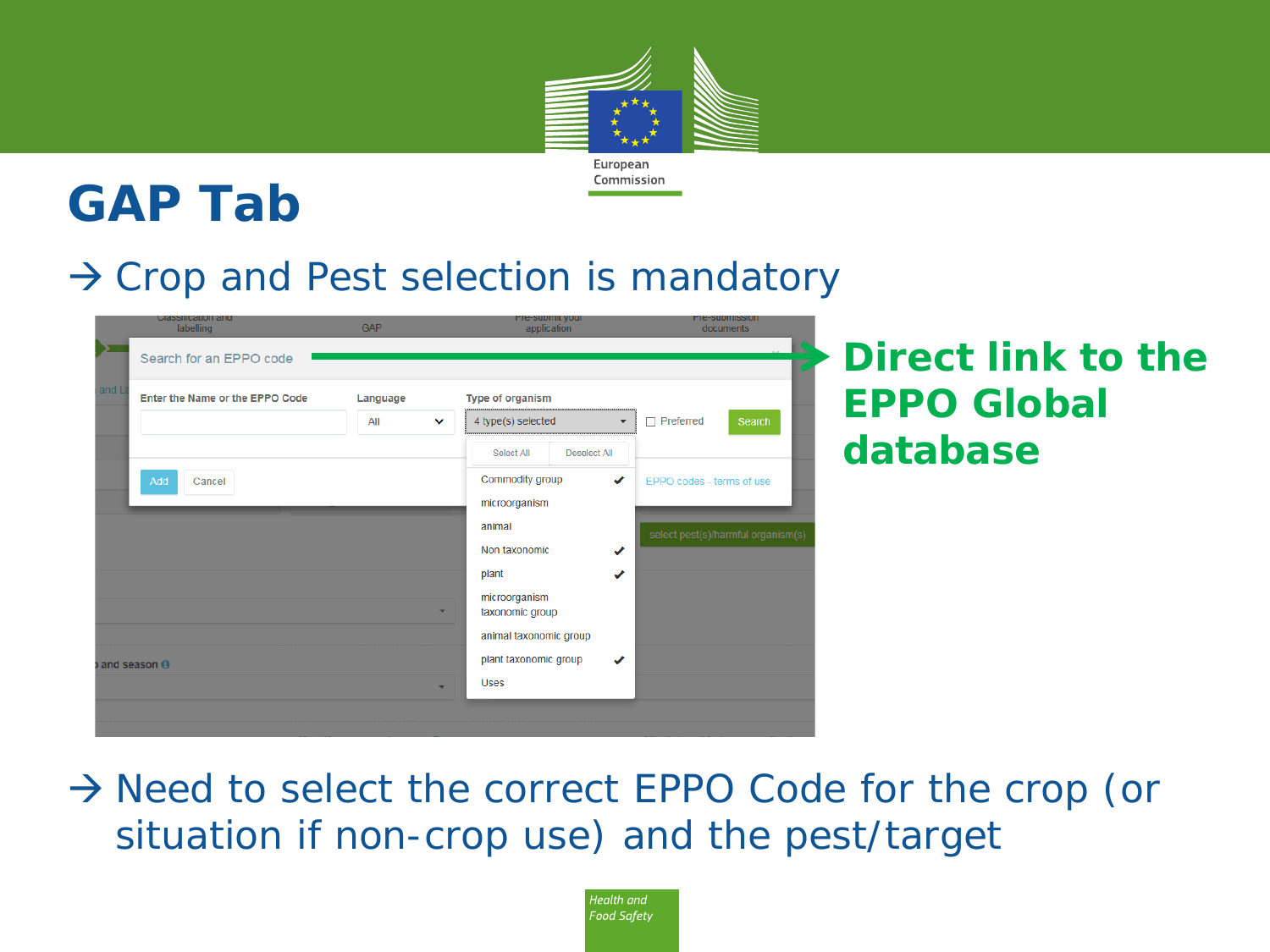

Commission  $\overline{\phantom{0}}$ 

| r State O           | Search for an EPPO code         |     |                              |    |                          |   |                  |    |                           |                     |                             |
|---------------------|---------------------------------|-----|------------------------------|----|--------------------------|---|------------------|----|---------------------------|---------------------|-----------------------------|
|                     | Enter the Name or the EPPO Code |     | Type of organism<br>Language |    |                          |   |                  |    |                           |                     |                             |
|                     | tomato<br>10V<br>per page       |     | All<br>$\checkmark$          |    | 4 type(s) selected<br>¥. |   | $\Box$ Preferred |    | Search                    |                     |                             |
|                     |                                 |     |                              |    |                          |   | Q Filter results |    |                           |                     |                             |
|                     | Eppo Code                       | Ii. | Name                         | 1Ť | Type                     | 计 | Language         | 1Ť | Preferred                 | 11                  | <b>Select</b>               |
|                     | <b>CYJBE</b>                    |     | tree tomato                  |    | plant                    |   | English          |    | <b>No</b>                 |                     | □                           |
|                     | <b>CYJBE</b>                    |     | tomato de monte              |    | plant                    |   | Spanish          |    | <b>No</b>                 |                     | □                           |
|                     | <b>DSATO</b>                    |     | Discaria tomatou             |    | plant                    |   | Scientific       |    | Yes                       |                     | $\Box$                      |
| stage of crop and s | <b>LYPCH</b>                    |     | Chile tomato                 |    | plant                    |   | English          |    | <b>No</b>                 |                     | □                           |
|                     | LYPEC                           |     | cherry tomato                |    | plant                    |   | English          |    | <b>No</b>                 |                     | $\Box$                      |
|                     | <b>LYPES</b>                    |     | tomato                       |    | plant                    |   | English          |    | <b>No</b>                 |                     | $\overline{\mathbf{y}}$     |
| <b>O</b>            | LYPES                           |     | tomato                       |    | plant                    |   | Japanese         |    | <b>No</b>                 |                     | $\Box$                      |
|                     | LYPPI                           |     | currant tomato               |    | plant                    |   | English          |    | <b>No</b>                 |                     | $\mathcal{L}_{\mathcal{A}}$ |
|                     | LYPXP                           |     | transplanted tomato          |    | Non taxonomic            |   | English          |    | <b>No</b>                 |                     | $\Box$                      |
| prod <b>O</b>       | LYPXP                           |     | tomato (transplanted)        |    | Non taxonomic            |   | Scientific       |    | Yes                       |                     | П                           |
|                     | Eppo Code                       |     | <b>Name</b>                  |    | <b>Type</b>              |   | Language         |    | Preferred                 |                     | Select                      |
|                     | Showing 1 to 10 of 18 entries   |     |                              |    |                          |   |                  |    | $\langle$<br>$\ll$        | $\overline{2}$<br>1 | $\rightarrow$<br>$\gg$      |
| Ma                  | Add<br>Cancel                   |     |                              |    |                          |   |                  |    | EPPO codes - terms of use |                     |                             |

Food Safety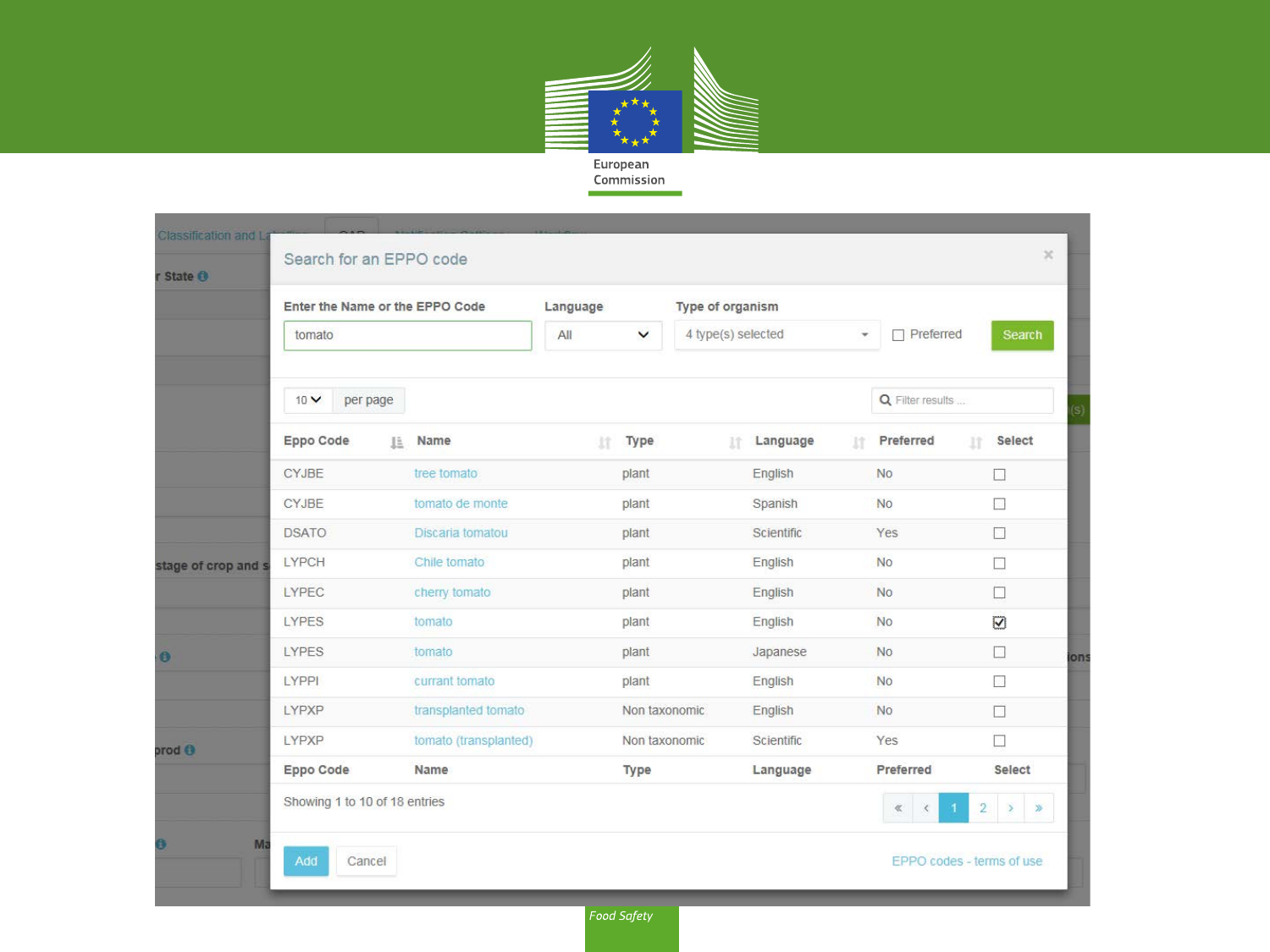

| sification and La |                                        |                  |                              |                                    |                               |                           |                                    |     |
|-------------------|----------------------------------------|------------------|------------------------------|------------------------------------|-------------------------------|---------------------------|------------------------------------|-----|
| ite $\mathbf 0$   | Search for an EPPO code                |                  |                              |                                    |                               |                           | $\times$                           |     |
|                   | <b>Enter the Name or the EPPO Code</b> |                  | Language                     | <b>Type of organism</b>            |                               |                           |                                    |     |
|                   | tomat                                  |                  | Swedish                      | 4 type(s) selected<br>$\checkmark$ | $\overline{\phantom{a}}$      | $\Box$ Preferred          | Search                             |     |
|                   |                                        |                  |                              |                                    |                               |                           |                                    |     |
|                   | $10 \vee$<br>per page                  |                  |                              |                                    |                               | Q Filter results          |                                    | (s) |
|                   | <b>Eppo Code</b>                       | <b>Name</b><br>Ŀ | Type<br>T.                   | Language<br><b>It</b>              | <b>Preferred</b><br><b>Lt</b> | <b>It</b>                 | <b>Select</b>                      |     |
|                   | <b>LYPES</b>                           | tomat            | plant                        | Swedish                            | <b>No</b>                     |                           | Г                                  |     |
|                   | <b>Eppo Code</b>                       | <b>Name</b>      | <b>Type</b>                  | Language                           | <b>Preferred</b>              |                           | <b>Select</b>                      |     |
| e of crop and s   | Showing 1 to 1 of 1 entries            |                  |                              |                                    |                               | ≪                         | $\rightarrow$<br>$\gg$             |     |
|                   | Add<br>Cancel                          |                  |                              |                                    |                               | EPPO codes - terms of use |                                    |     |
|                   |                                        |                  | Max. No. per crop / season ® |                                    |                               |                           | Min. interval between applications |     |

Health and Food Safety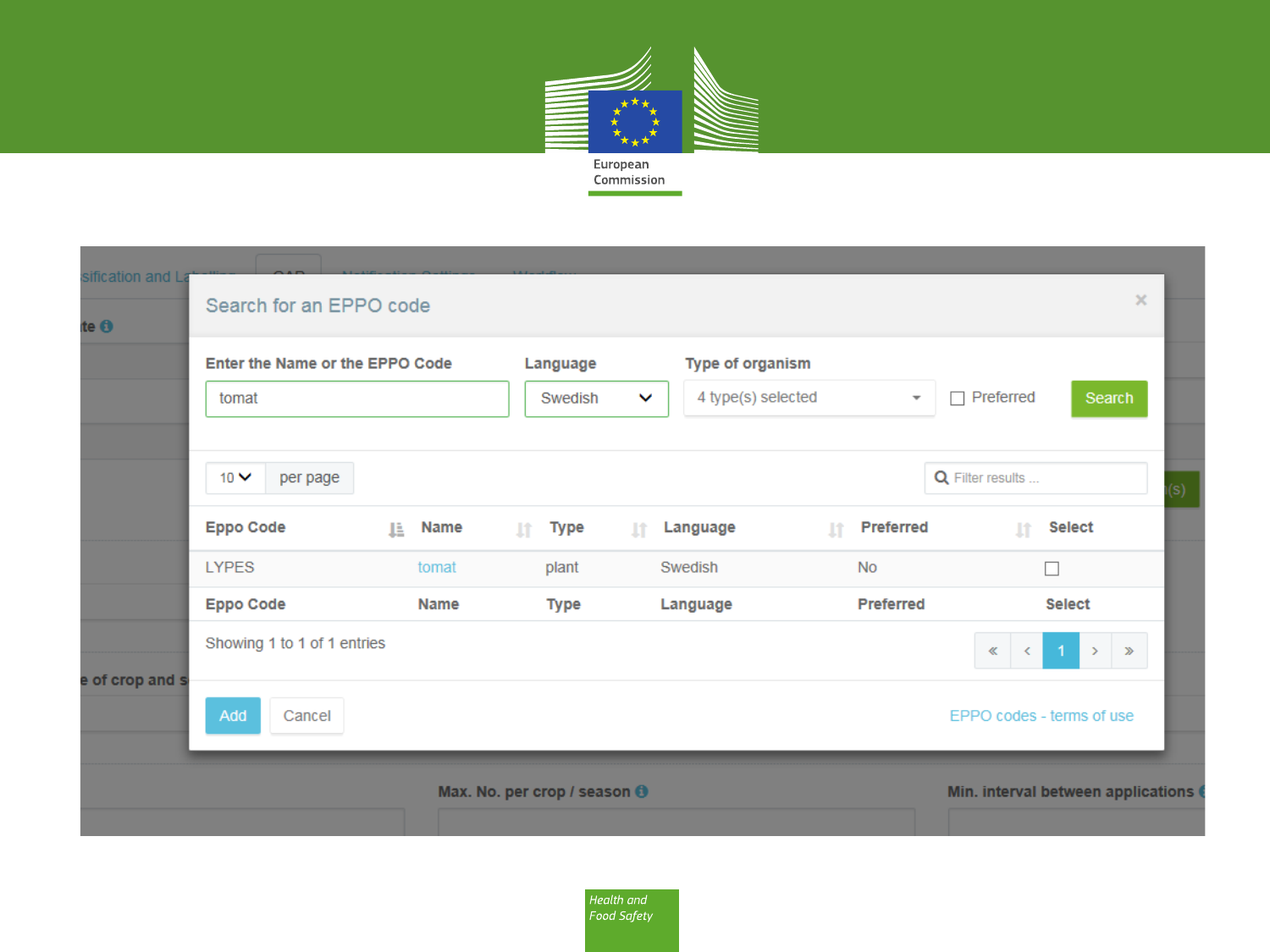

# **EPPO codes in PPPAMS (2)**

*For Emergency authorisations.*

- *try to build the link between the EPPO crop codes and the EU Pesticides database productcommodity codes.*
- *to ensure the applicant confirms that a Maximum Residue Level (MRL) is in place for the uses being applied for.*

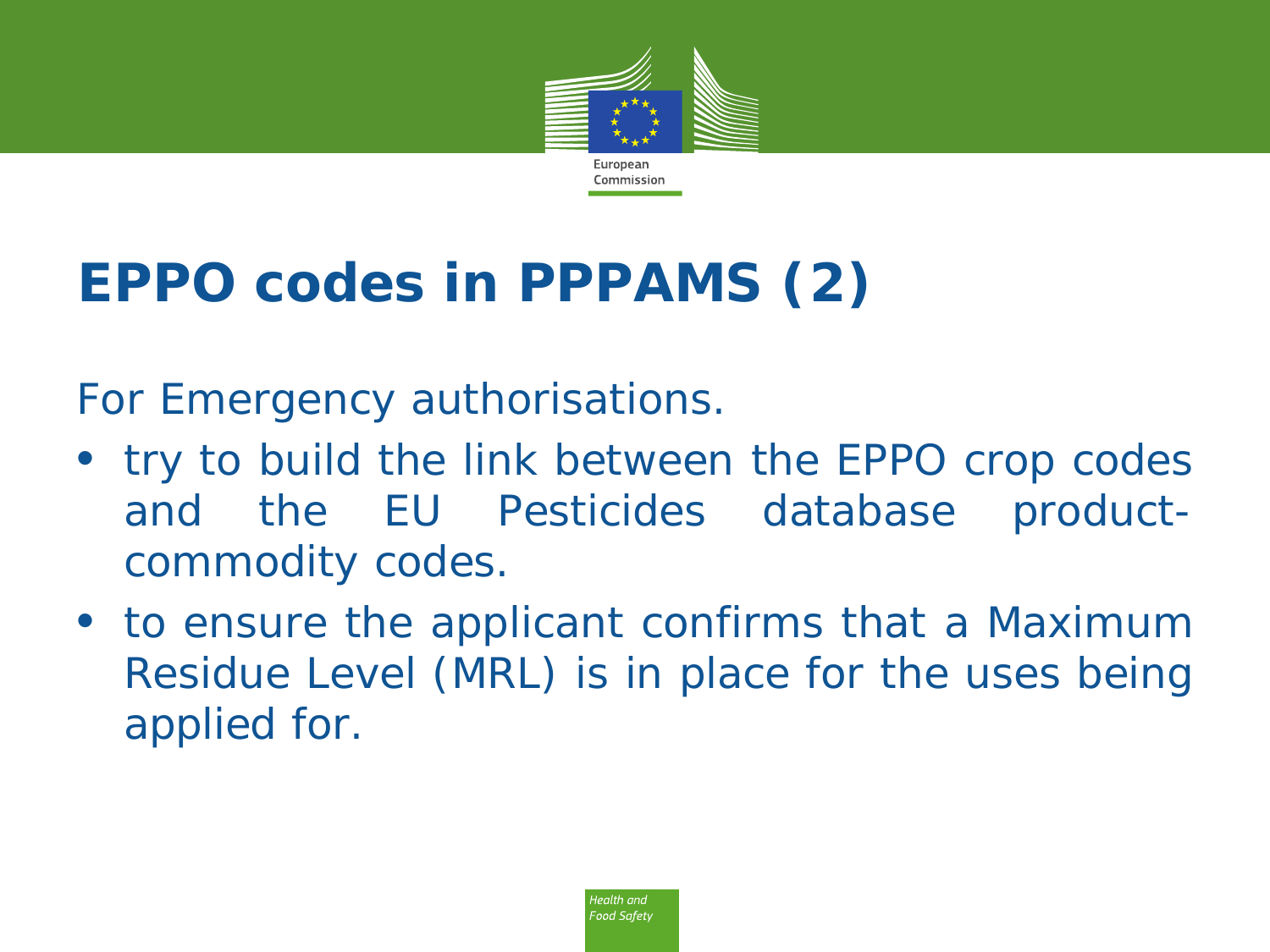

#### **Link between EPPO Codes and MRL products (emergency authorisations)**

|                                                 | The authorisation has not been published yet and is not available to the public. Please complete the other tabs. |                                      |        |
|-------------------------------------------------|------------------------------------------------------------------------------------------------------------------|--------------------------------------|--------|
| Classification and Labelling<br>General details | GAP<br>Justification                                                                                             |                                      |        |
| MRL: reference to products                      |                                                                                                                  |                                      |        |
| Product                                         | $\checkmark$<br>Select<br>Tomatoes                                                                               | <b>Compliance with MRL</b><br>values |        |
| EPPO Code for CROP                              | <b>LYPES</b>                                                                                                     |                                      |        |
| Pesticide residues                              | <b>MRL</b> Value                                                                                                 | Legislation                          |        |
| Indoxacarb (sum of indoxacarb and               | 0.5                                                                                                              | Reg. (EU) 2015/845                   | $\Box$ |
|                                                 | $\langle$                                                                                                        | $\rightarrow$                        |        |

Health and Food Safety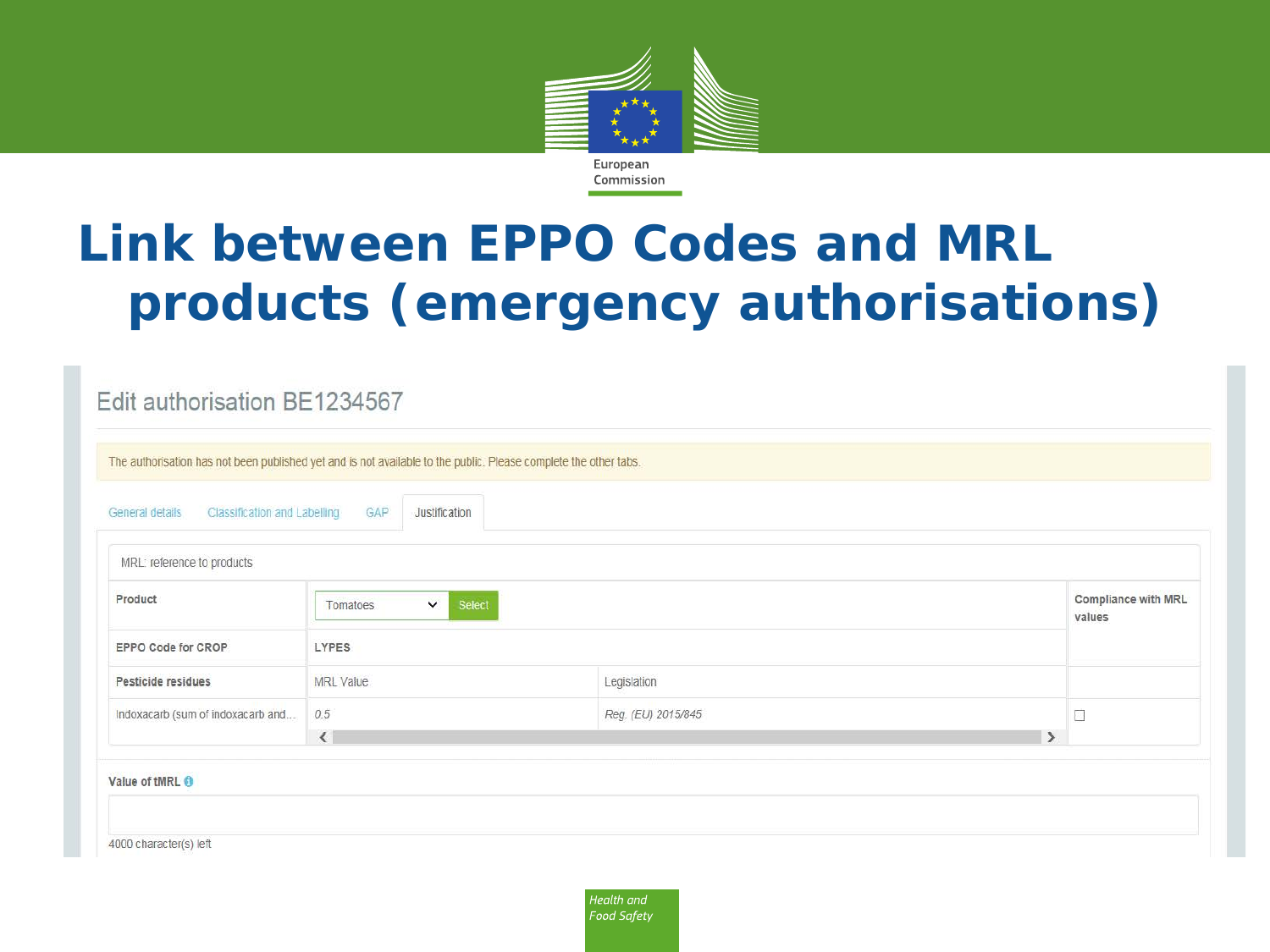

# **4. Other SANTE Systems and the use of EPPO codes**

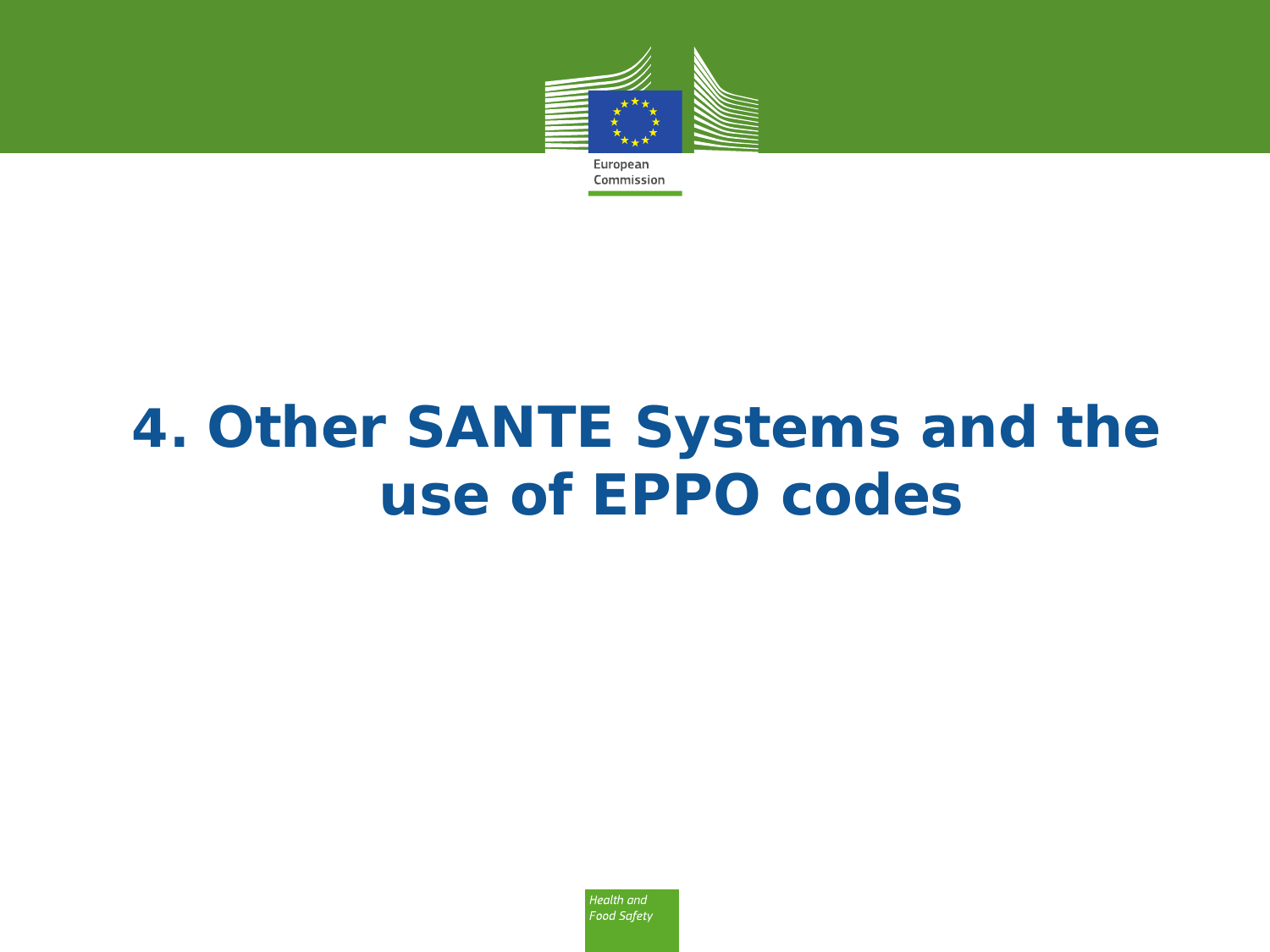

### **TRACES and TNT (TRACES New Technology)**

• *TRACES is the European Commission's multilingual online management tool for all sanitary requirements on intra-EU trade and imports of animals, semen and embryo, food, feed and plants.*

• *EPPO codes used for the ePhyto certificates needed for plants and plant products imported in EU from third counties*

• *TNT is dedicated to the certification of organic products*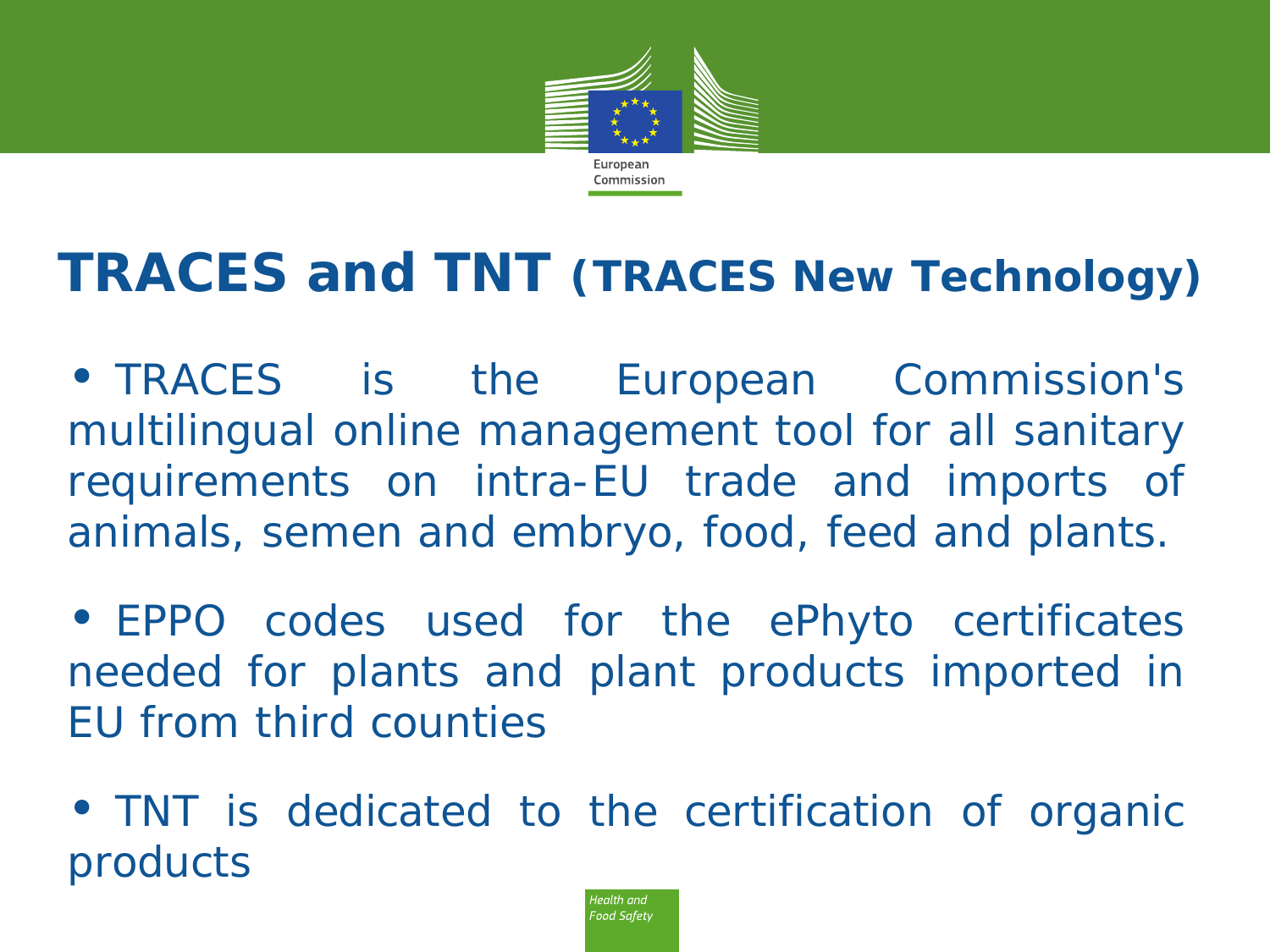

### **EPPO codes in EUROPHYT**

- helps to protect EU territory from the introduction and spread of new pests and plant diseases
- web-based network and database
- plant health interception notifications system
- Uses EPPO codes for both plants and pests

**Updates to the EPPO GD are imported on a daily basis to a SANTE repository that forms the basis for all systems using EPPO codes**

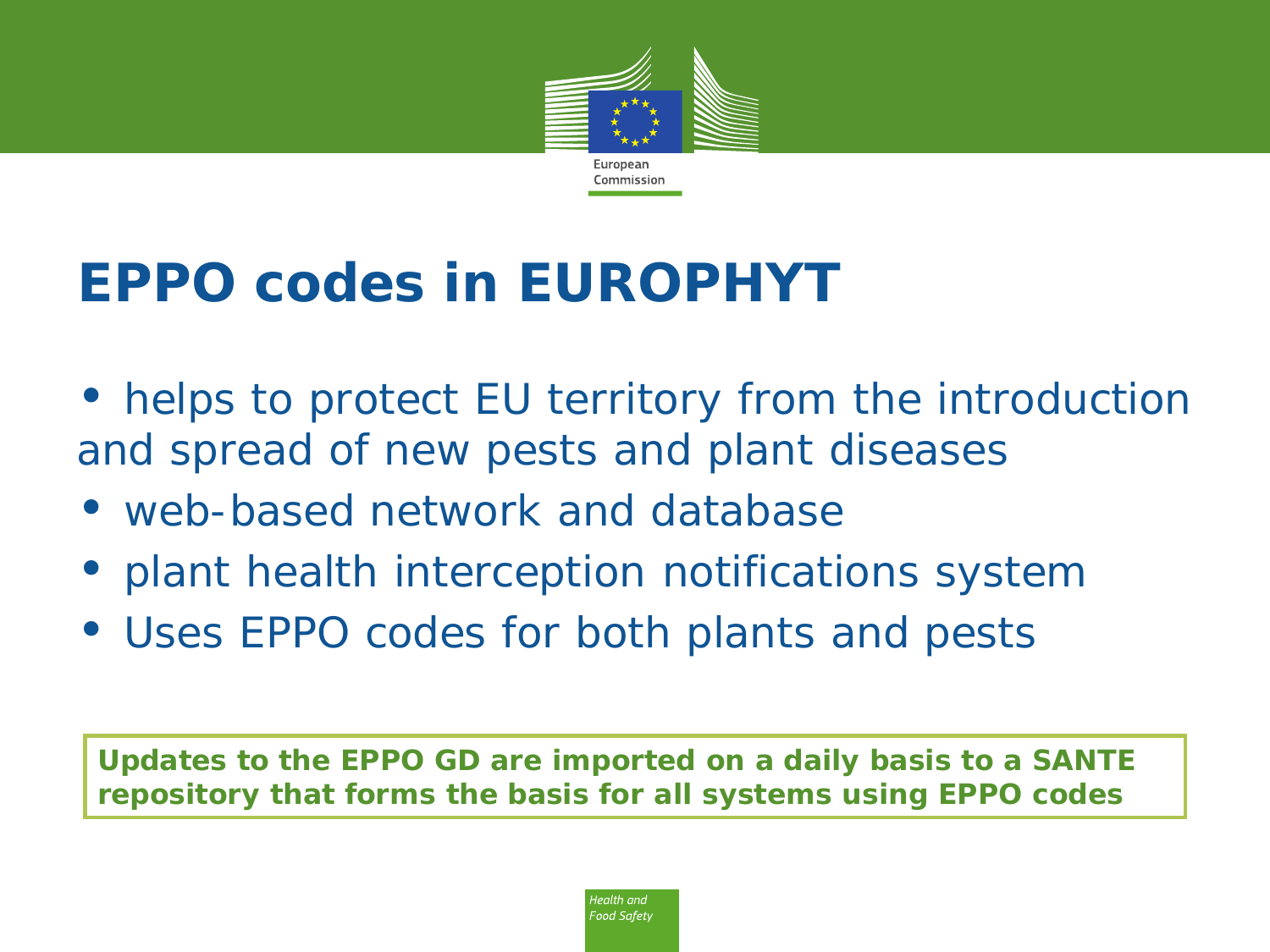

### **Need for additional codes**

*The ePhyto necessitates that new taxonomic EPPO codes for species are needed by the 1000s*

#### *Examples:*

- *Indonesia timber exports need ~3000 new codes*
- *NL has recently requested ~4000 codes*
- *More are to follow as ePhyto usage expands*

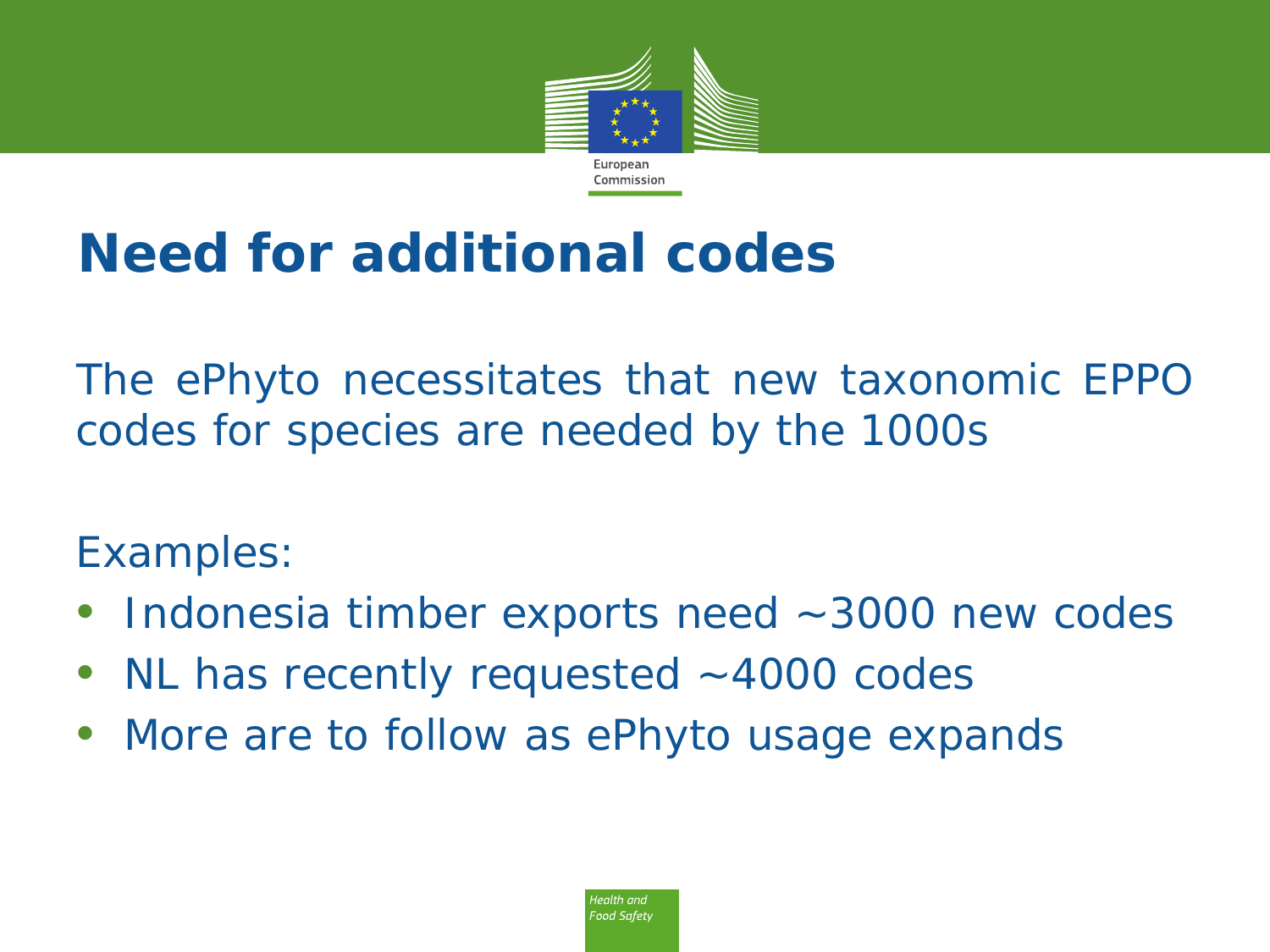

# **Problems/needs identified in relation to use of EPPO Codes**

- *For PPPAMS: codes to describe all types of uses*
	- **Mainly non-taxonomic**
	- **Specific PPP needs, e.g.**
		- grapes wine/table,
		- peas (with/without pods),
		- Plant Growth Regulators
- *Lack of experience using EPPO Codes*
- *Need for clear and meaningful descriptions*
- *Need for consistency and guidance*